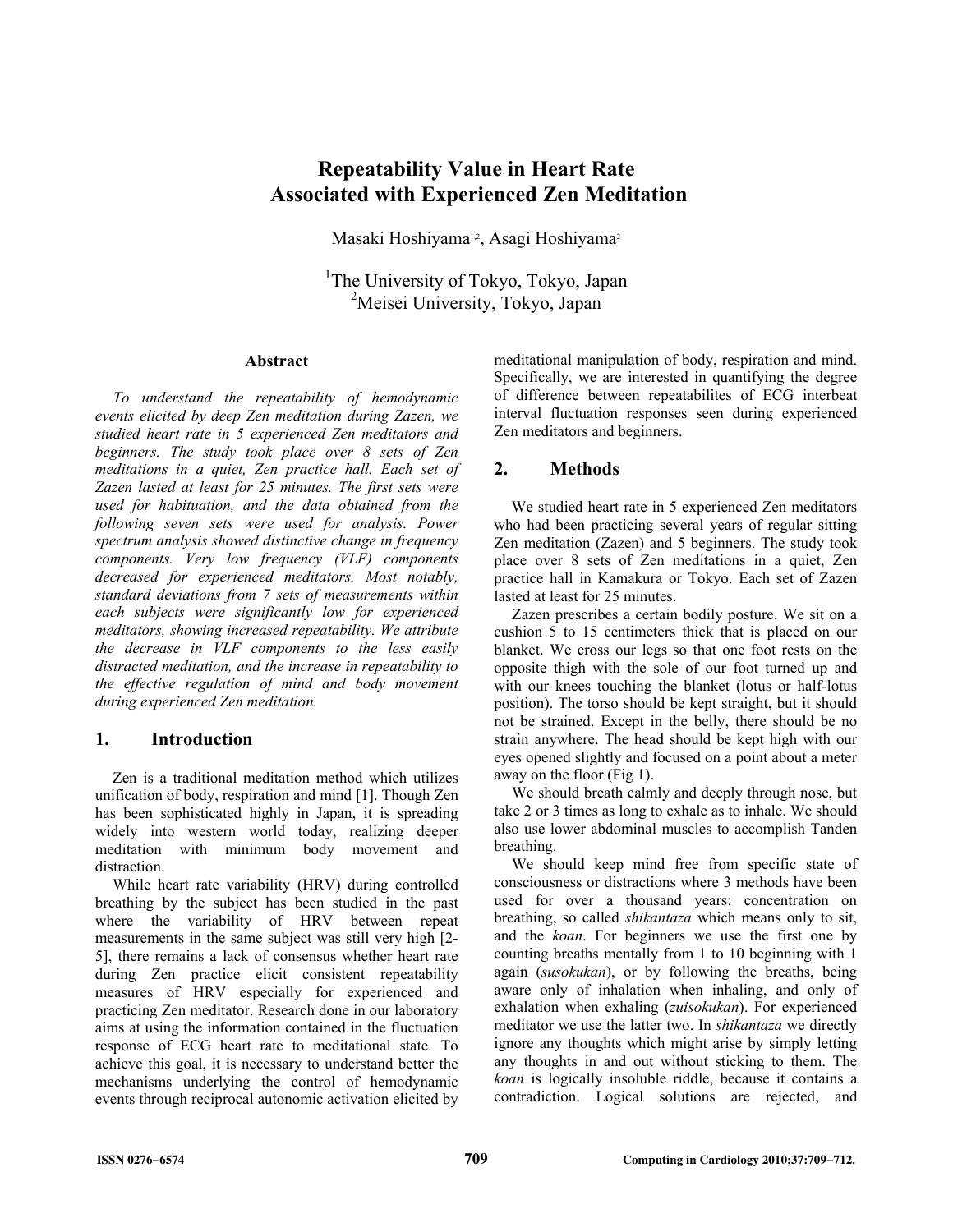experienced meditators become 'one with *koan*'.



Figure 1. Bodily posture of Zazen. Left: Statue of Buddha, Right: Schematic representation of lotus position. See text.

| INTERMISSION<br>INTERMISSION<br><b>INTERMISSION</b><br>INTERMISSION<br>INTERMISSION<br>INTERMISSION<br><b>INTERMISSION</b><br>$\sum_{\bm{\Sigma}}$<br>$\sum_{\bm{\Sigma}}$<br>$\sum_{\sum}$<br>$\sum_{\text{r}}$<br><b>SITTING</b><br>$\blacktriangleright$<br>$\mathbf{r}$<br><b>ZEN</b><br><b>MEDITATION</b><br>$\blacktriangleleft$<br><b>ZAZEN</b> | INTERMISSION | $\sum\limits_{\mathbf{\Sigma}}% {\color{blue} {{\bf{\Sigma}}_{\bf{2}}}} \sum\limits_{i = 1}^K {{\bf{\Sigma}}_{i}}% {\color{blue} {\bf{\Sigma}}_{i}}% } {\color{blue} {\bf{\Sigma}}_{i}}% }$ | <b>INTERMISSION</b> |
|--------------------------------------------------------------------------------------------------------------------------------------------------------------------------------------------------------------------------------------------------------------------------------------------------------------------------------------------------------|--------------|---------------------------------------------------------------------------------------------------------------------------------------------------------------------------------------------|---------------------|
|--------------------------------------------------------------------------------------------------------------------------------------------------------------------------------------------------------------------------------------------------------------------------------------------------------------------------------------------------------|--------------|---------------------------------------------------------------------------------------------------------------------------------------------------------------------------------------------|---------------------|

Figure 2. Sequence of events. 8 Zazen sessions were allocated with intermission after each sessions. The inter-beat intervals from ECG during last 7 Zazen meditations were used for analyses.

The first sets of Zazen were used for habituation, and the beginning 25 minutes data obtained from the following seven sets were used for analysis (Fig 2). The HR was obtained from ECG recordings.

## **3. Results**

ECG data were analyzed for 10 subjects to test for autonomic states during each set of Zen meditation. Population averaged results for heart rate were not significantly different between experienced and beginners. Power spectrum analysis using Lomb method showed distinctive change in frequency components. Low frequency component (LF; 0.04Hz to 0.15Hz) and high frequency component (HF; 0.15Hz to 0.40Hz) increased for experienced meditators ( $p=0.05$ ). Very low frequency component (VLF;  $0.003$ Hz to  $0.04$ Hz,  $p=0.02$ ) and total frequency power (TF; p=0.05) increased relatively for beginners (Fig. 3), which were consistent with previous study.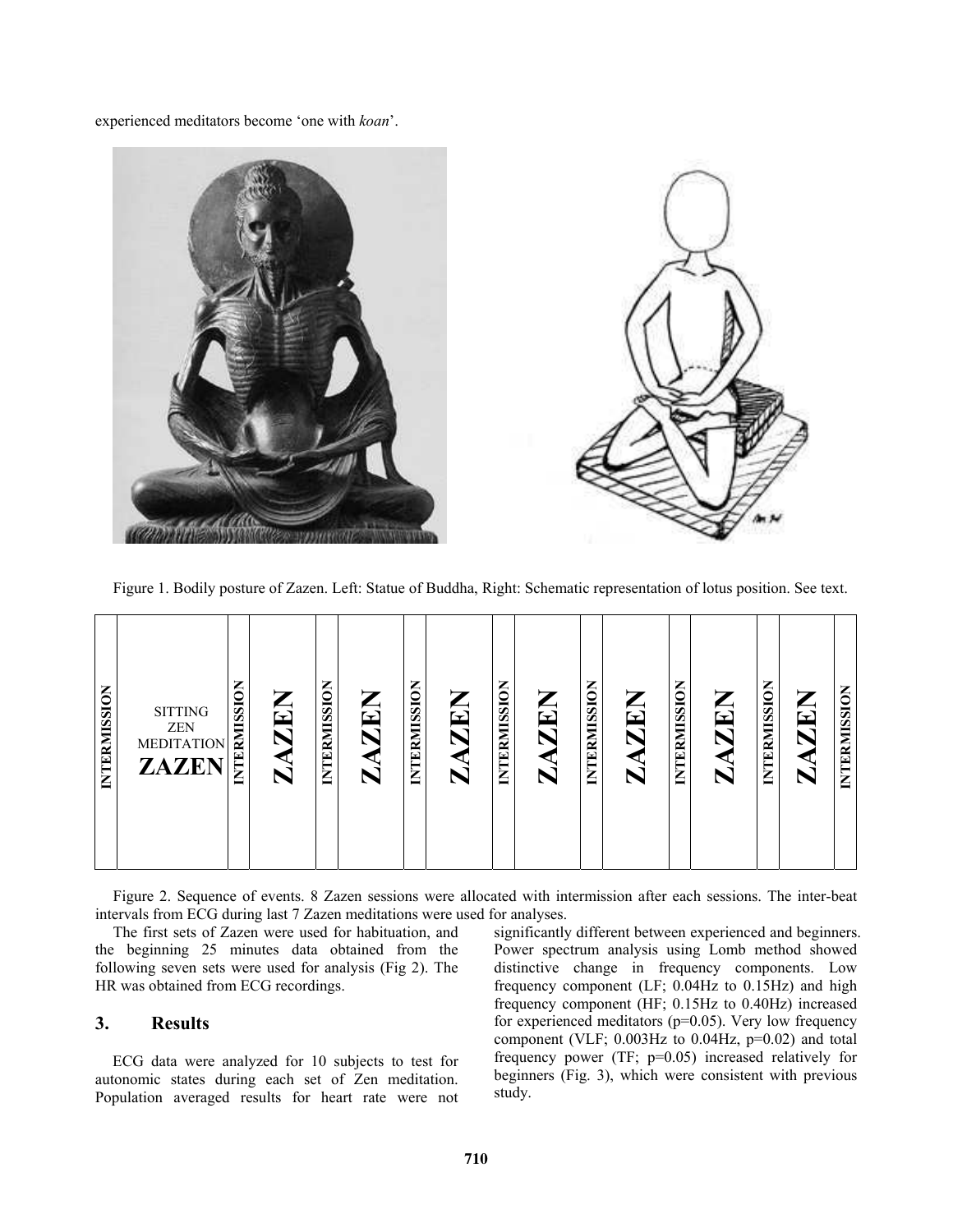

Figure 3. Frequency component power for VLF, LF, HF, TF of inter-beat intervals from ECG for beginners and experienced Zen meditators. Standard errors of the mean for 35 ECG segments per each group are presented as error bars.



Figure 4. Standard deviations for VLF, LF, HF, TF of inter-beat intervals from 7 sets of measurements within each subjects. Standard errors of the mean per each group are presented as error bars.

We calculated standard deviations for VLF, LF, HF, TF of inter-beat intervals from 7 sets of measurements within each subjects. Most notably, standard deviations for VLF and HF of inter-beat intervals within each subjects were significantly low for experienced meditators  $(p=0.05)$ , showing increased repeatability (Fig. 4).